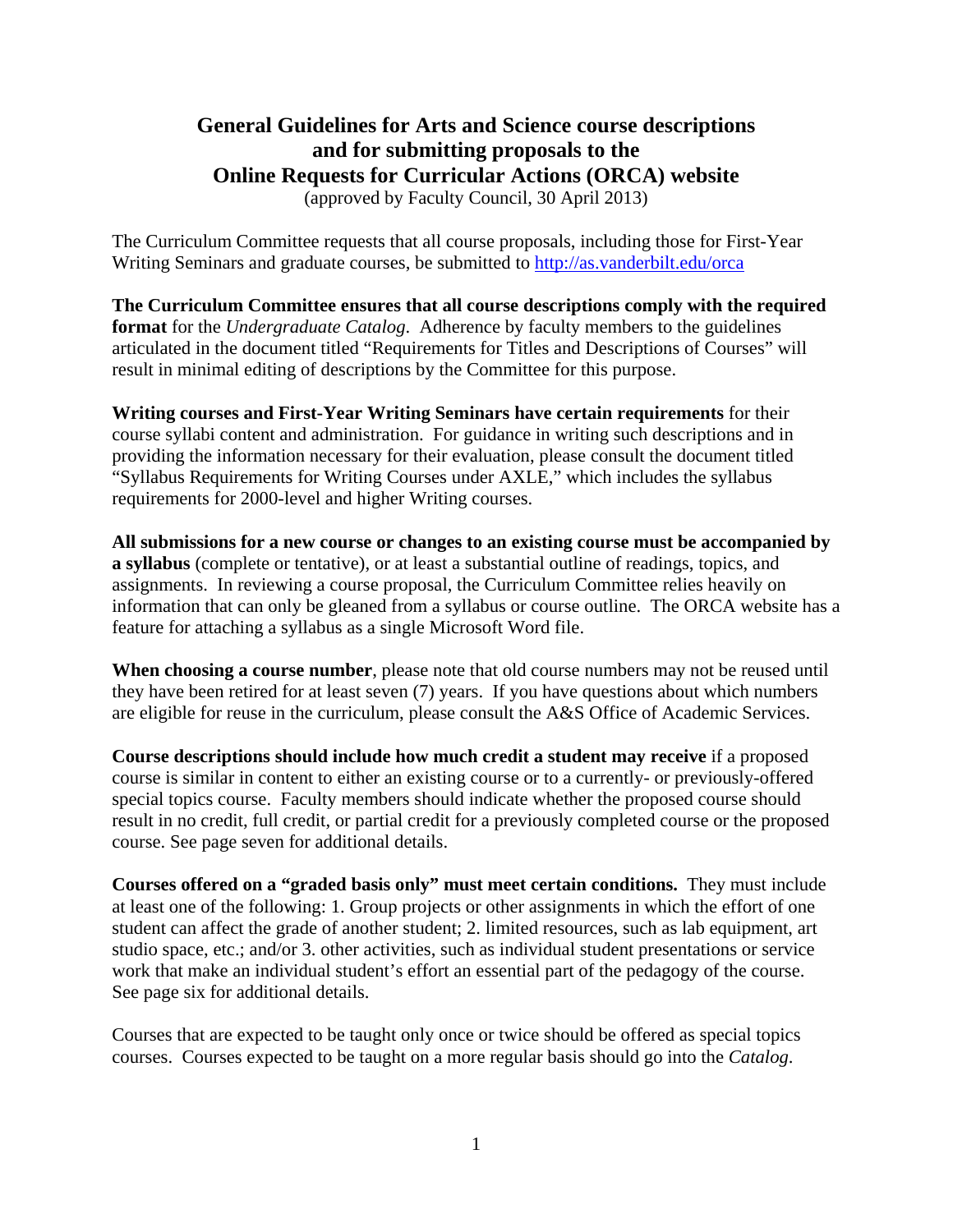**First-Year Writing Seminars should not be deleted** from the curriculum when faculty members are unavailable to teach them.

**All courses must be approved by the faculty of the College of Arts and Science** before they can be included on YES and/or printed in the *Undergraduate Catalog*. Once proposals for course changes have been submitted to ORCA at http://as.vanderbilt.edu/orca, their progress through the course approval process may be tracked online.

### **Requirements for Titles and Descriptions of Courses**

The guidelines below will assist instructors in preparing descriptions of new or modified courses for the *Undergraduate Catalog* or the *On the Road with AXLE* booklet. **Because the style of course descriptions has evolved over time, faculty members should consult the most current version of this document for guidance in writing course descriptions rather than the** *Undergraduate Catalog***.** 

### *Form of descriptions for all courses*

**A course description must include the following elements**: the course number, course title, the body of the description, course requisites (if any), credit hours in brackets [], and the AXLE distribution category in parentheses ( ). Use a period at the end of a description and to separate its different elements except for the credit hours and the AXLE distribution category.

### **EXAMPLE: College Studies 100. The College Experience.**

Academic and social life on college campuses. Prerequisite: 199. [3] (No Axle Credit)

#### *Titles of descriptions for all courses*

**Titles of courses should convey a clear sense of the course's overall purview**, and, where appropriate, the level of instruction in a skill-based course. To conserve space in the *Undergraduate Catalog* and to facilitate the recording of titles on transcripts, avoid subtitles that lengthen course titles unnecessarily. Faculty members shall craft their course titles as concisely as possible. All course titles should be followed by a period.

**EXAMPLE**: Instead of writing "Bedtime for Bonzo: Reagan Movies in the Fifties" or "Twiddly Dee, Twiddly Dum: Children's Literature in the Twentieth Century," use "Reagan Movies in the Fifties." or "Twentieth-Century Children's Literature."

**EXAMPLE**: Titles that reflect appropriately the level of instruction in a skill-based course include: **Beginning** Tai Chi, **Second-Year** Russian, and **Intermediate** Filmmaking.

**Do not repeat the title of the department or program in the title of the description** unless the use of that word is essential. If a course is housed in a particular department one may assume that the subject matter of the course will be taught in a fashion consistent with that discipline. Use the space to convey other information about the content of the course.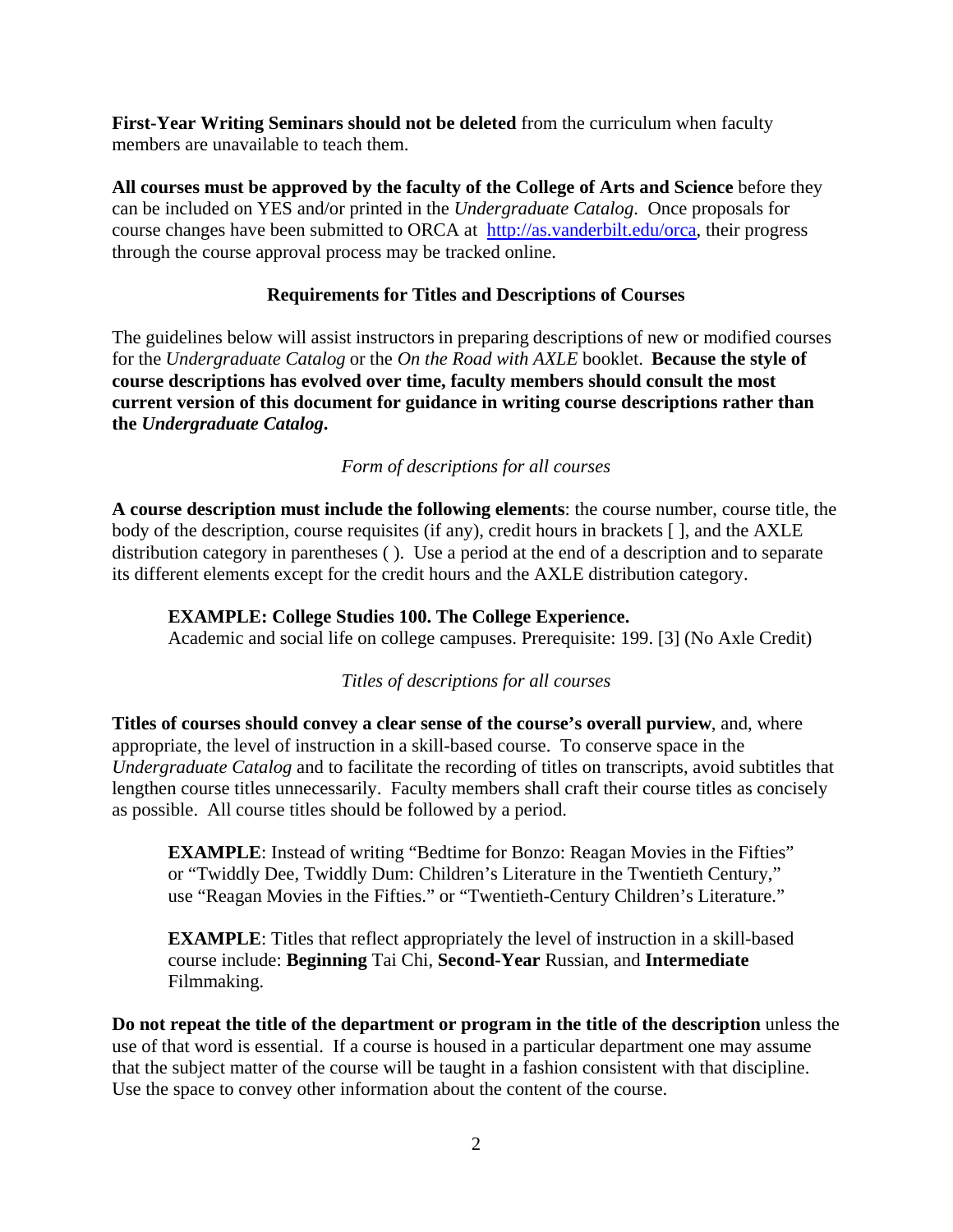**EXAMPLE**: Instead of writing "The History of American Masculinity" or "The History of Human Biological Enhancement," use "American Masculinities" or "Superhuman Civilization" as titles. The departmental abbreviation preceding the title will identify them as history courses.

### *Timeframes in course titles*

**Courses that cover a significant period of time** should designate the timeframe for the course **in the first line of the body of the course description**.

**EXAMPLE:** "From the seventeenth century to the present." OR "Antiquity to the Renaissance."

**Specialty courses that cover brief periods of historical time**, such as less than or equal to one hundred years, should include their timeframes within their titles.

**EXAMPLE:** "The American Novel, 1900-1930" "Twentieth-Century Literature" "Globalizing American History, 1940-2010" "Twentieth-Century British Art"

**When necessary, course descriptions should use the BCE/CE** (Before Common Era/Common Era) designations to denote time.

*Style of course descriptions for regular courses (approximately 50-word count)* 

**Complete sentences are not appropriate** for the telegraphic style that has been adopted for the *Undergraduate Catalog*; phrases are more effective. However, faculty members should provide fullness of expression and context for ideas within phrases while using as few words as possible to explain complex ideas.

**Phrases should be separated** by either semicolons or periods, depending on how they are related to each other. Unrelated phrases with discrete ideas should be separated by periods. Phrases with related ideas should be separated by semicolons, ending with a period.

### **EXAMPLE**: **African American and Diaspora Studies 204W. African American Children's Literature.**

From the seventeenth century to the present. Oral and written; fiction and non-fiction. Major works, writers, and genres. No credit for students who completed 294a section 1 in spring 2011. [3] (HCA)

*Style of course descriptions for First-Year Writing Seminars (100-word limit)* 

Every first-year student in the College of Arts and Science must complete a First-Year Writing Seminar by the end of their second semester at Vanderbilt. While such courses introduce new students to the rigors of college-level instruction, their audience is still recent high school graduates whose course selection may be driven by popular interests rather than pedagogy. For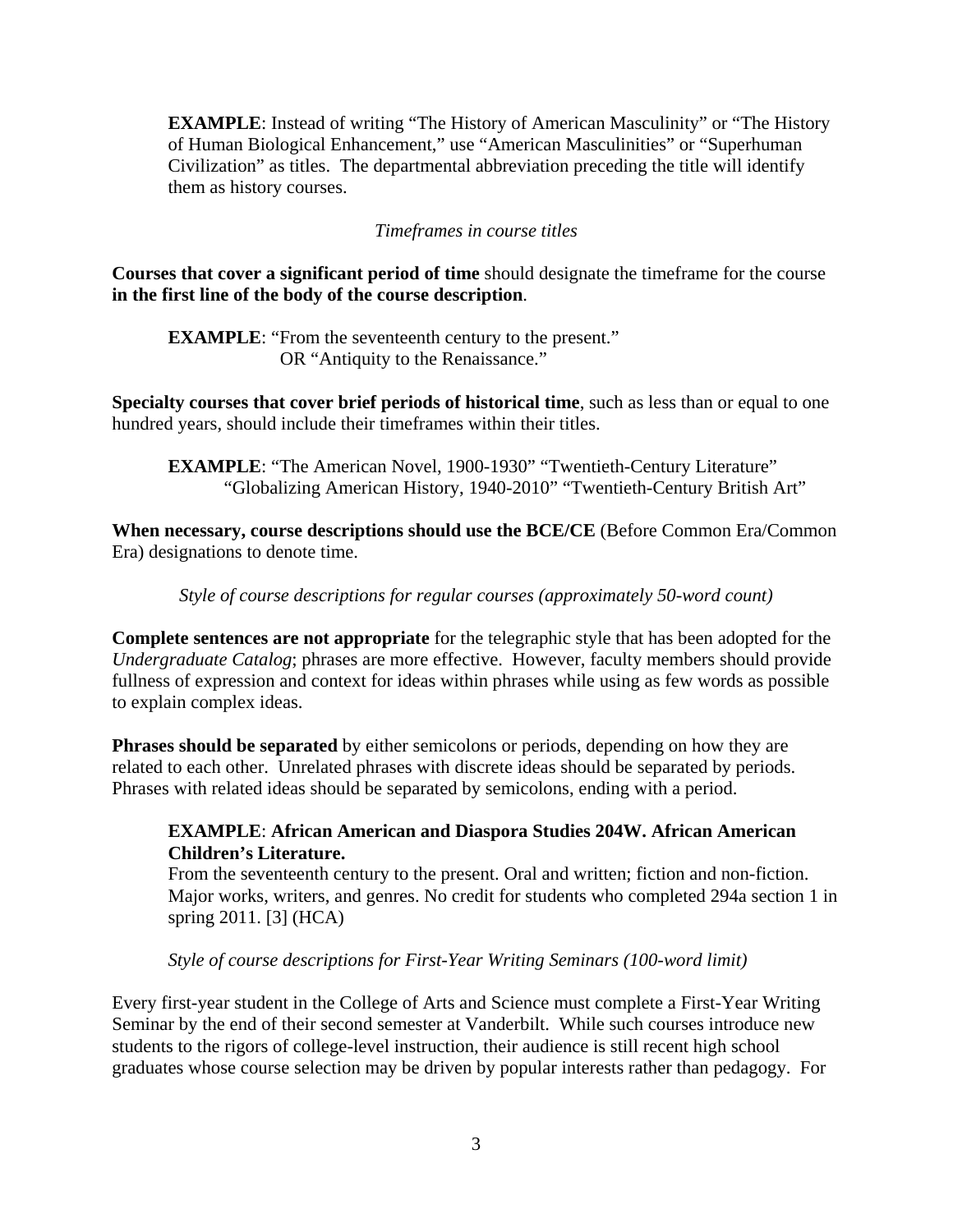this reason, First-Year Writing Seminars enjoy certain privileges in style and content that descriptions for other courses do not.

The most important point to remember about fashioning course descriptions for First-Year Writing Seminars is that they must be written with complete sentences in narrative form. They should be edited carefully by the writer and departmental approver to ensure that they meet the standards for publication in the *On the Road with AXLE* booklet. **By faculty legislation, they have a 100-word limit.** However, they observe many of the same conventions as other courses.

# **EXAMPLE: Philosophy 1111. Challenges to Authority.**

This course examines common themes in anti-authoritarian and non-hierarchical discourse about a variety of social and political practices. Do radical challenges to authority explain and justify themselves in terms of new and different values? Or do they appeal to interests and models of justificatory argument similar to those that underlie the practices they reject? We will focus on challenges in the law, political organization, education, religion, and personal relationships. [3] (SBS)

*Special rules on style for all course descriptions*:

- A serial comma before the final "and" or "or" in a series of terms is mandatory.
- Never use double spaces, even after punctuation.
- Avoid the use of technical jargon and non-essential quotation marks.
- Capitalize directions when used to indicate a region, e.g., "Western Europe."
- Use "between" when there are two items in a relationship and use "among" when there are three or more.

# *Wording of all descriptions*

**All descriptions should be clear and concise**. Clarity ensures that even the non-specialist can understand the purpose and focus of a course, while concision allows all courses to be represented equitably in the *Catalog*. In general, descriptions or titles that attempt to be overly persuasive or provocative are not appropriate. Remember that the purpose of a title or course description is to convey to general readers the CONTENT of a proposed or modified course. The following rules should be applied and most examples are affirmative:

*Avoid redundancy between the title and the description*. Do not repeat phrases that appear in the title in the body of the description.

**EXAMPLE**: If a course is titled "Italian Renaissance Baskets for Domestic Use," it is redundant to have the expression "in the Renaissance" again in the description.

*Proceed from the general to the specific in describing the content of the course*. Describe the timeframe, broader concepts, and more important ideas that will be examined in the course first. List specific topics as teasers closer to the description's end.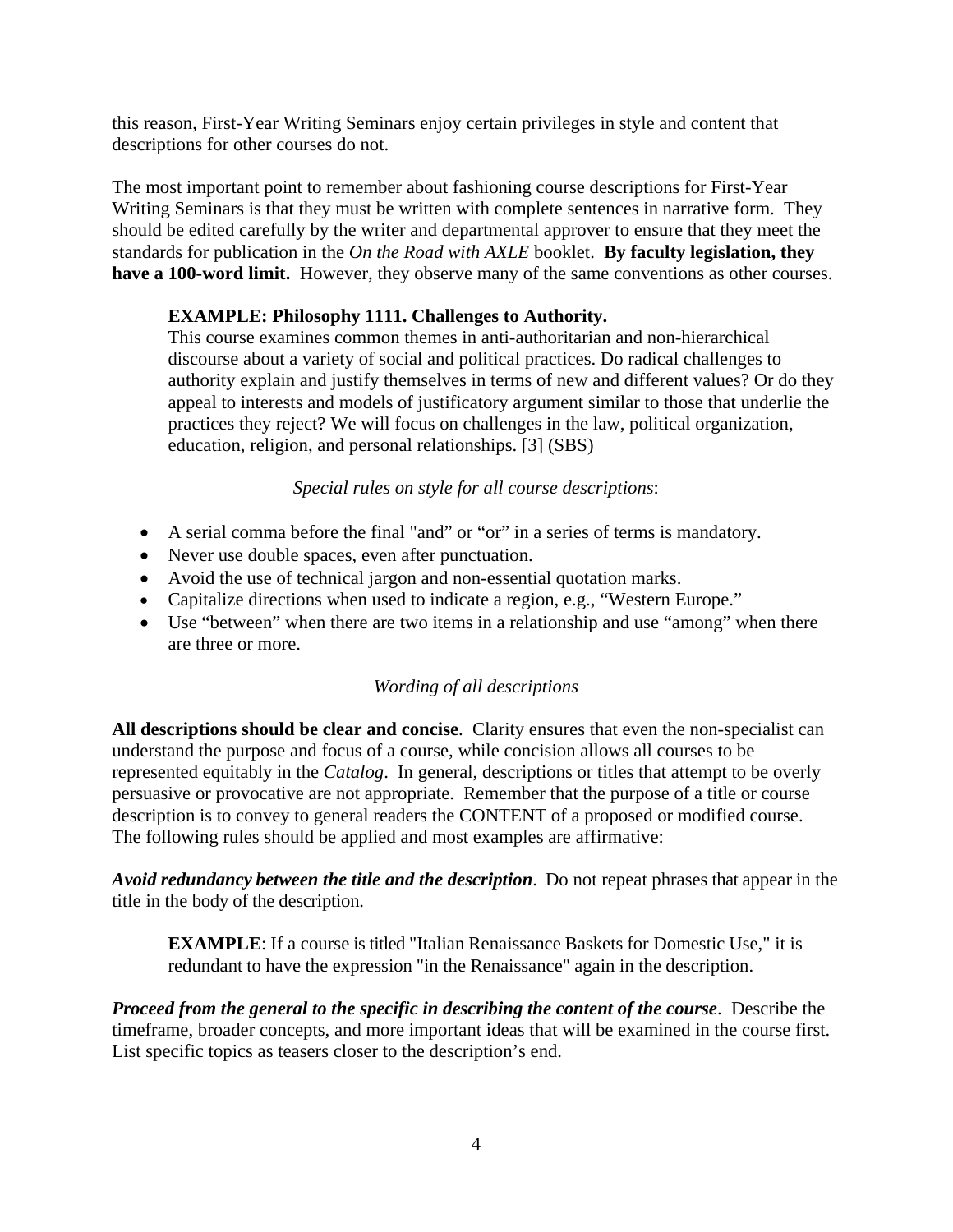#### **EXAMPLE: Classics 223. From Late Antiquity to Islam.**

The Eastern Roman Empire from Constantine to the Arab conquests. Political, social, cultural, and religious history, including monasticism, barbarian invasions, and the changing roles of the Emperor and Church. Special attention to developments in urban life and landscape. [3] (INT)

#### *Shun the use of unnecessary words or phrases that are characteristic functions or attributes of college-level courses.*

**EXAMPLE**: "Examination of . . .," "Survey of . . . ," "Study of . . . ," "Analysis of . . ," "Introduction to . . . ," "This course considers (or deals with) . . . ," "We consider (or deal with $) \ldots$ ."

**EXAMPLE**: Commonly-used descriptors such as "Comprehensive," "Detailed," "In depth," "Thorough," "Intensive," "Overview," and "Significant" should be used sparingly.

Unless a descriptor clarifies the level of instruction offered in a proposed course or the narrowness of its focus, use the space to provide more information about the content of the course.

#### **EXAMPLE: Arabic 220a. Intermediate Arabic**

Practice and development of all language skills at the **intermediate-advanced** level. **Intensive** work in spoken Arabic with emphasis on vocabulary acquisition, reading comprehension, and writing skills. **Advanced** grammar, modern Arabic word formation, verb aspect usage, and structure of complex sentences. Three hours of class work per week with an additional two hours per week of individual work in the language laboratory. No credit for students who have earned credit for a more advanced Arabic language course. Prerequisite: 210b. [4] (INT)

#### *Listing more than five terms in a series is not encouraged***.**

#### **EXAMPLE: Anthropology 250. Anthropology of Healing.**

**Ritual, symbols, belief, and emotion** in **health, illness, and therapeutic processes**. Practices and politics of healing in western and non-western societies, including **shamanism, faith healing, ecstatic religious experience, alternative medicine, and biomedicine**. **Mind-body interactions, medical pluralism, relations between patients and healers, and implications for improving medical care**. [3] (P)

*Avoid awkward or ambiguous phrasing.* Refrain from the use of dashes, parenthetical expressions, hyphenated terms, or lengthy noun modifiers. Use "modern theory of nuclear war" not "modern nuclear war theory." Rearrange ideas to avoid the use of hyphenated terms and parenthetical expressions.

*State what the course will cover*, not what the course might cover. Course descriptions should not include sentences such as "Topics might include . . ." or even worse "Topics may include. . ."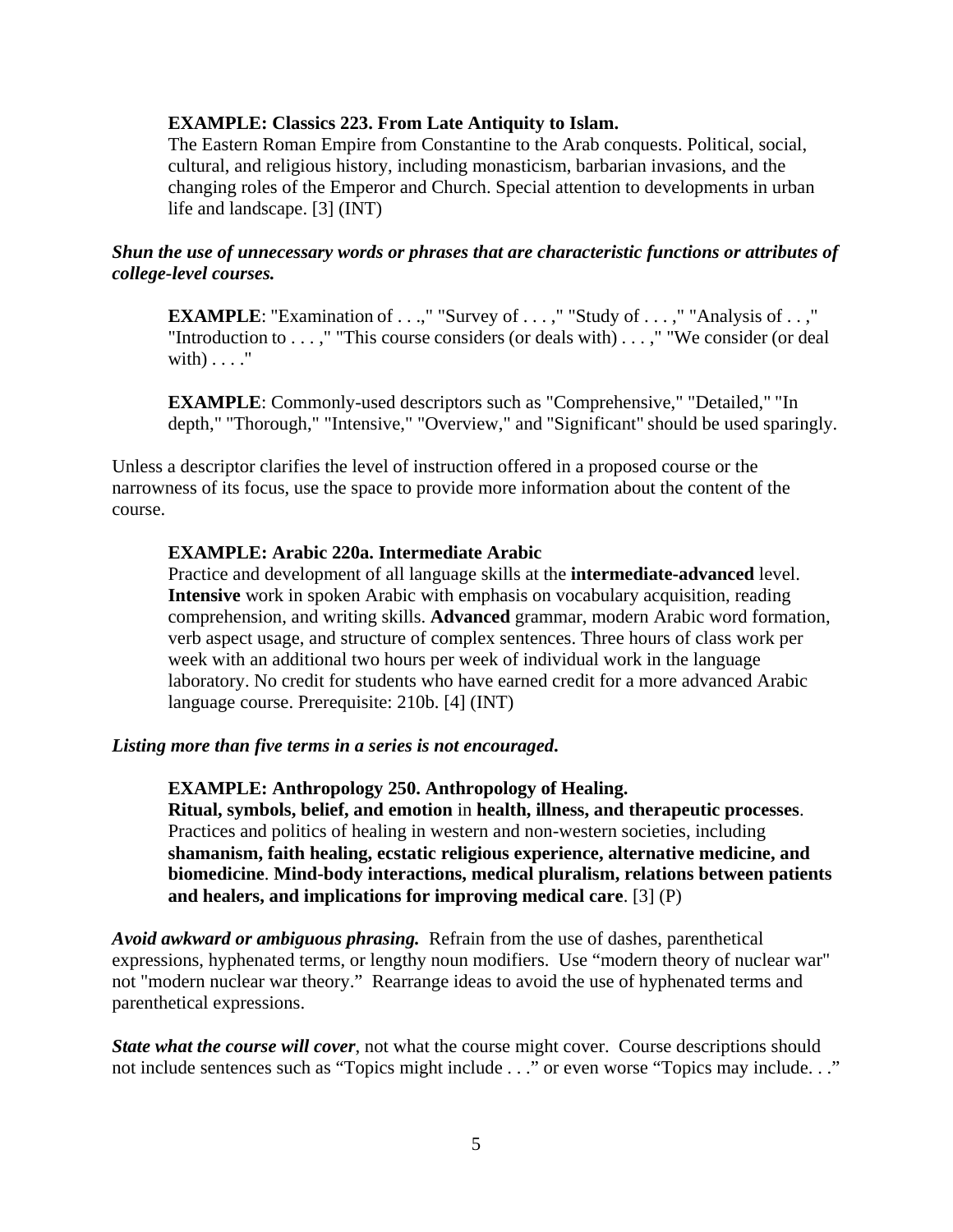Phrases such as "will include authors such as" and "will include topics from among the following" are acceptable.

*Do not include syllabus-type information in the course description*. In general, the description is not the place to discuss class requirements or issues of course administration. Students may glean such information from course syllabi.

*Consult the Vanderbilt University style guide* for general guidelines on appropriate grammar and style for Vanderbilt publications. This document is available at www.vanderbilt.edu/styleguide.pdf

# *Pass/Fail or graded basis only*

Many courses in the Arts and Science curriculum may be taken by students on either a graded or Pass/Fail basis. Faculty members wishing to offer a proposed course on a *graded basis only* must specify that the course has at least one of the following conditions:

- 1. Group projects or other assignments in which the effort of one student can affect the grade of another student.
- 2. Limited resources, such as lab equipment, art studio space, etc.
- 3. Other activities, such as individual student presentations or service work that make an individual student's effort an essential part of the pedagogy of the course.

All First-Year Writing Seminars (1111s), courses used to fulfill AXLE curriculum requirements, courses used to fulfill major and minor requirements, and 5000-level and higher graduate courses must be taken by students on a graded basis only.

#### **EXAMPLE: HIST 204 Crisis Simulation in East Asia.**

Strategic motivations and behaviors of international actors. Simulations of the decisionmaking process during critical historical moments in the East Asian context through **roleplaying** and video games. Offered on a graded basis only. [3] (INT)

# **EXAMPLE: MGRL 191. Advanced Marketing.**

Processes, techniques, and theories of marketing, including branding, advertising, publicity, sales promotion, and marketing research. **Team project**, case studies, and readings. Offered on a graded basis only. Prerequisite: 190. [3] (SBS)

# *Credit for overlapping courses*

**Course descriptions should include the amount of credit (semester hours) a student may receive if a proposed course is similar in content to either an existing course or a current or previous special topic offering**. Options include repeat credit, no credit, or partial credit. If you have questions about which option to pursue, consult the A&S Office of Academic Services.

*Repeat Credit* should be used only when the newly-proposed course will *replace entirely* the course for which it serves as repeat credit. If a student takes a course for repeat credit, the grade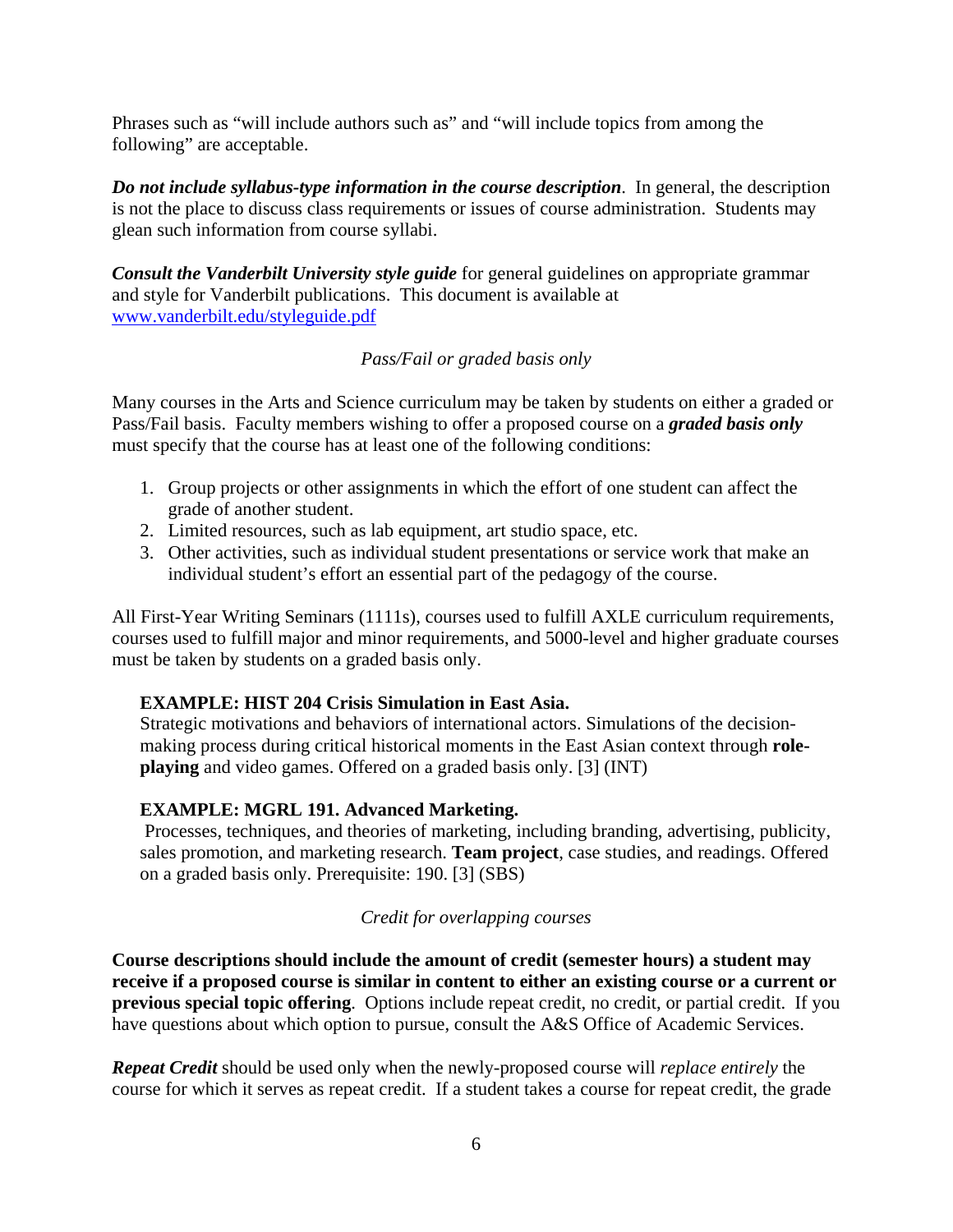earned in the most recent course counts and the student earns no additional credit. A department that decides to change a special topics offering to a regular course should include a repeat credit statement like the following:

**EXAMPLE**: **CMST 225. Rhetoric of the American Experience, 1945 – Present.**  Critical and historical examination of the methods and effects of public debate and other attempts to influence the attitudes, affective response, and behavior of the American people. Attention to the rhetorical features of selected issues and speakers from 1945 to the present. **Repeat credit for students who completed 294 section 3 in fall 2009**. [3]  $(US)$ 

When a proposed course is intended to serve as repeat credit for another regular course, the repeated course must be deleted from the curriculum. When a proposed course is intended to serve as repeat credit for a special topics offering, that special topic should not be offered again.

*No Credit* should be used when the content for one course duplicates the content for another to the extent that a student should not be able to earn credit for both courses. This option can also be used to prevent a student with credit for a higher-level course from earning credit for a lowerlevel course in the same subject.

#### **EXAMPLE:** E**CON 242. Sports Economics.**

Intercollegiate and professional sports leagues. Competitive balance, player labor markets, and owner capital markets. Theories of league expansion, rival leagues, franchise relocation, and sports venue finance. Comparisons of international sports leagues. Offered on a graded basis only. **No credit for students who have earned credit for 270.** Prerequisite: 100 and 101. [3] (SBS)

Students may not earn credit for both ECON 242 and ECON 270.

# **EXAMPLE: FREN 101B. Elementary French.**

Continuation of 101a. A communicative approach to reading, writing, listening, and speaking for students who have studied little or no French. **No credit for students who have earned credit for a more advanced French language course***.* [5] (INT)

Students who earn credit for a higher-level language course cannot earn credit for a lower-level course in that same language.

*Partial Credit* should be used when the content for one course partially duplicates the content for another course. The number of credit hours a student will either forfeit for a previous course or earn for a current course should be specified.

#### **EXAMPLE: Mathematics 140. Survey of Calculus**.

A basic course in the rudiments of analytic geometry and differential and integral calculus with emphasis on applications. Designed for students who do not plan further study in calculus. **Students who have earned credit for 150a or 155a will earn only**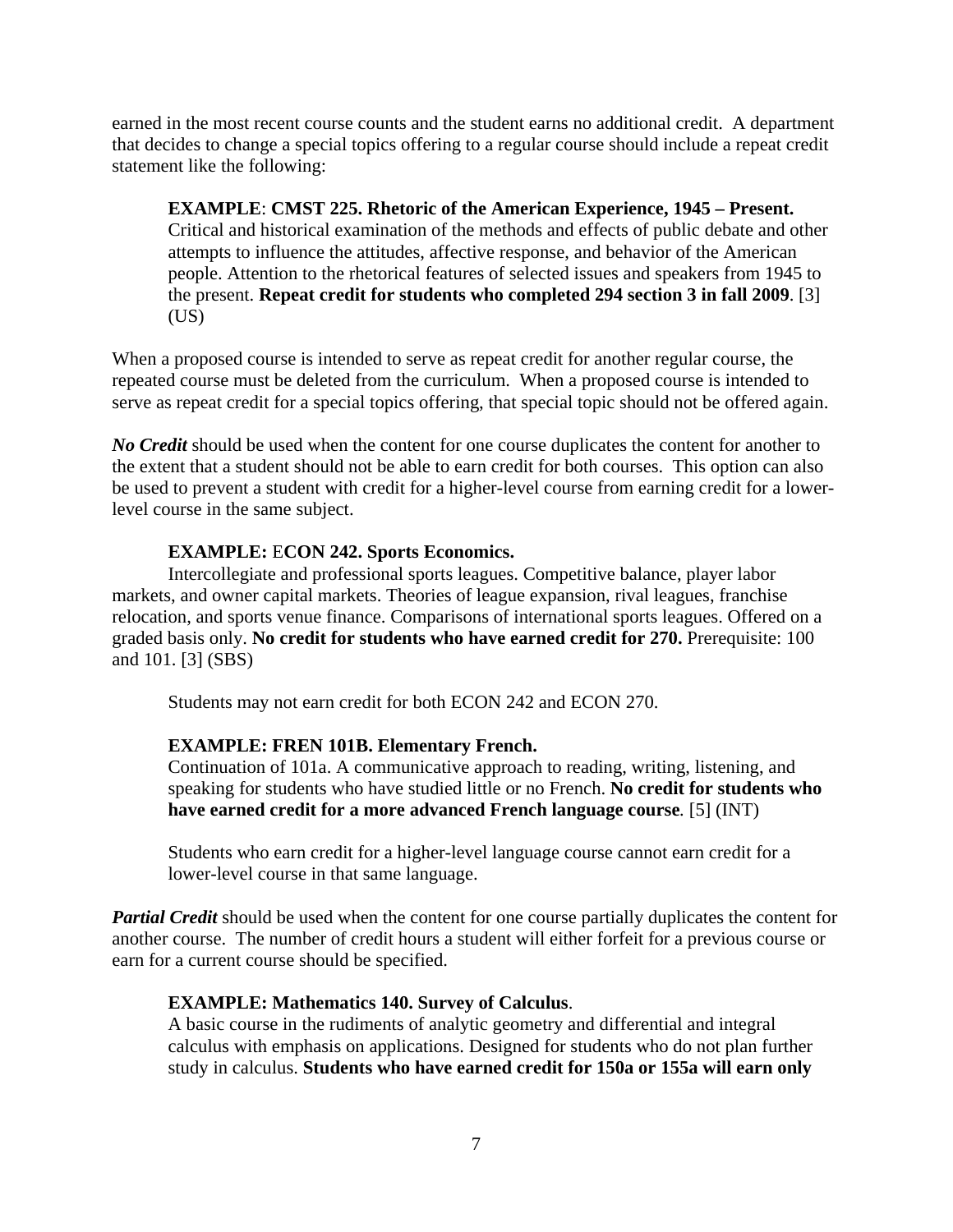**one credit hour for this course and those who have earned credit for 155b will earn only three credit hours for this course.** [4] (MNS)

### *Course requisites*

**Course requisites must be included in course descriptions because they are specific conditions that students must meet to be eligible for enrollment in a course.**

**A course taught in a language other than English must have a course prerequisite to indicate the level of language proficiency required for the course.** Departments have the authority to waive prerequisites for students who are already proficient in the language, e.g. from their personal background. **Course descriptions for courses offered by foreign language departments** (CHIN, JAPN, GRK, LAT, FREN, ITA, GER, RUSS, SPAN, PORT, CTLN, etc.) **that are taught in English must include the phrase "Knowledge of (language) is not required."**

There are currently four types of requisite statements articulated in Arts and Science courses:

- 1. "Open only to . . ." : The phrase should be used to limit enrollment in a course to students who meet certain criteria, e.g. majors, minors, or having a particular class standing.
- 2. Prerequisite: Courses that must be completed before the proposed course.
- 3. Corequisite: Courses that must be completed concurrently with (not before) the proposed course.
- 4. Prerequisite or corequisite: Courses that must be completed either before OR concurrently with the proposed course.

If more than one type of requisite is listed in the description, they should be recorded separately in the order listed above.

**EXAMPLE: Science 202. Science Applications.** [body of description]. Open only to seniors. Prerequisite: 101. Corequisite: 203a. Prerequisite or corequisite: 105 or Math 155a. [3] (MNS)

**Limiting enrollment to majors/minors/class standing**: To limit enrollment in a course to a specific class of students such as majors, minors, or those having a certain class standing, please use the following language:

"Open only to history majors and minors."

"Open only to juniors and seniors."

"Open only to junior and senior history majors and minors." (In this case class standing becomes an adjective.)

**Departmental abbreviations in course requisites:** List requisite courses offered in the same subject as the proposed course first and by number only. (See "Prerequisite: 101" in the Science 202 example above.)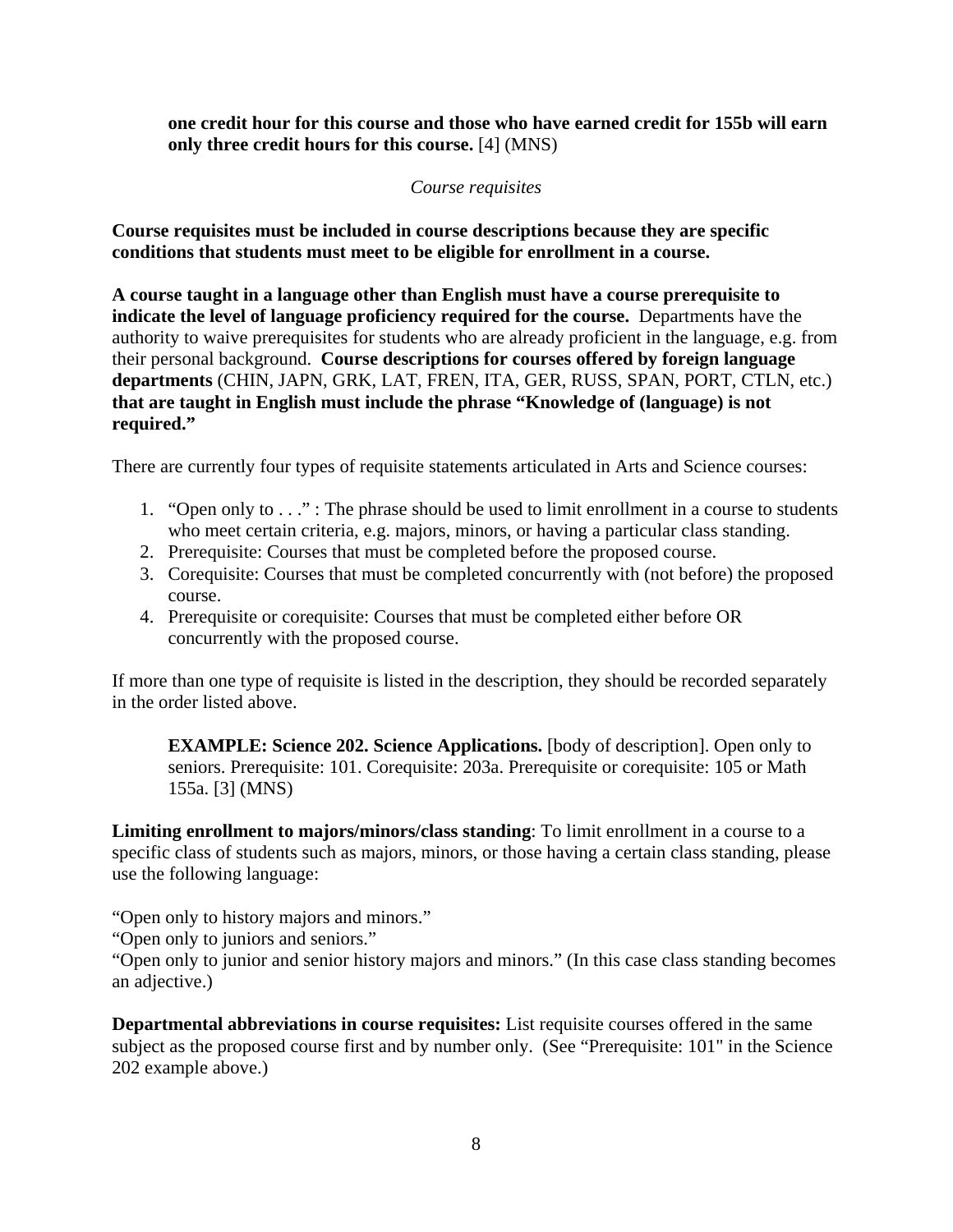List requisite courses offered in subjects other than the proposed course with the appropriate abbreviation (see "ENGL 102 or 103" in the Science 202 example above).

**Stating Complex Requisites**: The use of both "and" and "or" in a complex requisite statement can lead to ambiguity. An example of an ambiguous requisite is: "Prerequisite: 101 and 102 or 103." This statement could be interpreted in two ways:

- 1. (101 and 102) or 103: A student needs both 101 and 102. Or the student needs 103 only.
- 2. 101 and (102 or 103): A student must have 101 and either 102 or 103.

The ambiguity can be eliminated by using the grammatical constructions of "both/and" and "either/or" as follows:

- 1. "103 or both 101 and 102" if the first interpretation is intended.
- 2. "101 and either 102 or 103" if the second interpretation is claimed.

Complex requisites shall list prerequisite courses by subject area:

#### **EXAMPLE: Physics 228. Foundations of Medical Imaging.**

Physics and engineering of image formation for medical applications. Mathematical concepts of image formation and analysis. Techniques for recording images using ionizing radiation, including CT, ultrasound, magnetic resonance; and nuclear, including SPECT and PET. Methods of evaluating image quality. No credit for students who have earned credit for BME 258. Prerequisite: 113b, 116b, or 121b; and Mathematics: MATH 196; or one of (MATH 194, 204, 205b) and one of (MATH 198, 208). [3] (No AXLE credit)

**Transitive Requisites**: If Course A is a prerequisite to Course B, and Course B is a prerequisite to Course C, then only Course B needs to mentioned as a requisite in Course C.

#### **EXAMPLE: CHIN 241. Advanced Chinese I.**

Readings in Chinese culture to enhance proficiency in oral and written Chinese. No credit for students who have earned credit for a more advanced Chinese language course. Prerequisite: 212. [3] (INT)

The prerequisite for Chinese 241 is just "212," rather than "201, 202, 211, and 212," because 201 is prerequisite for 202, 202 is prerequisite for 211, and 211 is prerequisite to 212.

#### *Other guidelines for course requisites*

**Any requisite that is listed must be required,** not just recommended or suggested. If faculty members believe that having a certain skill or a background will improve students' chances of performing well in a course, they should express this information in the following way: "**Familiarity with"** or **"prior knowledge of [that skill or background] is expected."**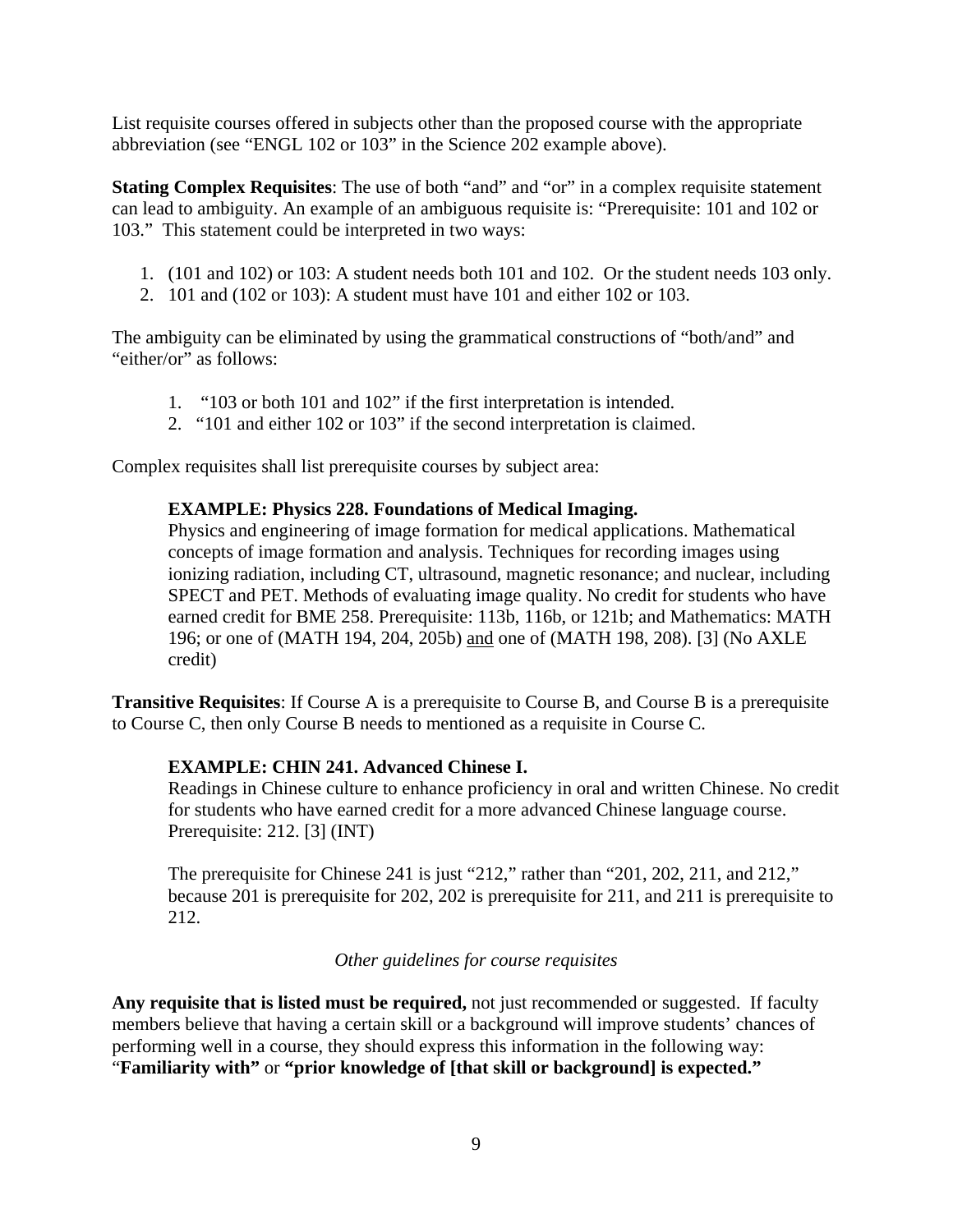#### **EXAMPLE: CTLN 102. Intensive Elementary Catalan.**

Romance tongue of northeastern Spain, Andorra, and southwestern France. Emphasis on oral communication, grammar, reading, and culture. **Prior study of another Romance language through the intermediate level is expected**. No credit for students who have earned credit for a higher level Catalan language course. [3] (INT)

OR

#### **MATH 226. Introduction to Numerical Mathematics.**

Numerical solution of linear and nonlinear equations, interpolation and polynomial approximation, non-numerical differentiation and integration. Least-squares curve fitting and approximation theory, numerical solution of differential equations, errors and floating point arithmetic. Application of the theory to problems in science, engineering, and economics. Student use of the computer is emphasized. **Familiarity with computer programming is expected.** Prerequisite: Either 194, 204, or 205b; and either 196, 198, or 208. [3] (MNS)

**The phrase "Continuation of" or "Normally accompanied by"** in a course description **does not mean** that the course referenced in the statement is a prerequisite or a corequisite for the current one.

#### **EXAMPLE: ARA 210b. Elementary Arabic.**

**Continuation of 210a**. Development of reading, listening, speaking, and writing skills. No credit for students who have earned credit for a more advanced Arabic language course. Prerequisite: 210a. [5] (INT) (The course referred to is a prerequisite here.)

#### BUT

#### **GRK 202. Beginning Greek II.**

**Continuation of 201**. Completion of the elements of classical Greek through readings from classical authors. Introduction to Homeric and Hellenistic Greek. No credit for students who have earned credit for a more advanced Greek language course. [4] (INT) (The course referred to is not a prerequisite.)

#### OR

#### **Physics 110. Introductory Physics.**

**Normally accompanied by 111**. Motion, forces, conservation laws, light, heat, and electricity. Quantum theory, the atomic nucleus, elementary particles, and properties of materials. Special relativity, Big Bang, and cosmology. Primarily intended for those who do not expect to major in science. No credit for students who have earned credit for 105. [3] (MNS) (The course referred to is not a corequisite.)

The phrase **"or equivalent" is no longer included** in requisite statements because it is not specific enough for recognition by YES. Additionally, it does not inform students of other options for satisfying the requirement.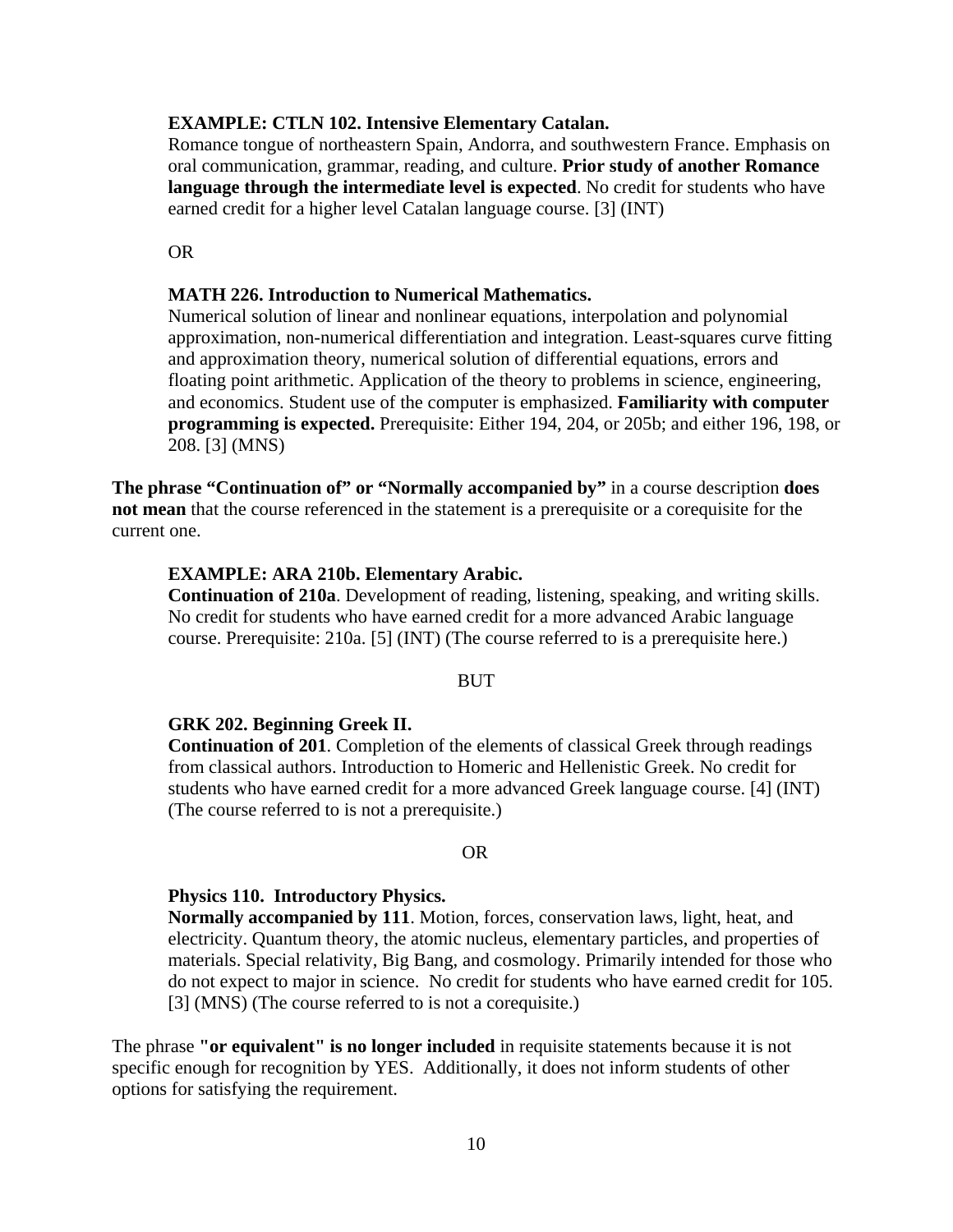The phrase **"consent of instructor"** should only be used in a description if an instructor's consent is **actually required for a student's participation in the course**. It is understood that any instructor can waive at any time any and all course requisites for a student who has not met them.

**When changing the number of a course**, requisites must be checked carefully for proper reference both to and from the course being changed.

# *Credit Hours*

**Credit hours are semester hours;** e.g., a three-hour course carries credit of 3 semester hours. One semester credit hour represents at least three hours of academic work per week, on average, for one semester. Academic work includes, but is not necessarily limited to, lectures, laboratory work, homework, research, class readings, independent study, internships, practica, studio work, recitals, practicing, rehearsing, and recitations. Some Vanderbilt courses may have requirements that exceed this definition. Credit hours are always bracketed as follows: [3].

**Courses offered for variable credit** do not require the actual words "variable credit" in their descriptions. Use numerals such as "[1-3]" to indicate the range of credit hours that may be earned for the course.

# *AXLE distribution category*

**The AXLE distribution category for an undergraduate course must be listed**, even if the course does not count toward an AXLE curriculum requirement. Its category must be listed in parentheses at the end of a description.

**EXAMPLE**: An International Cultures course would have "(INT)" at the end. A course that does not count toward an AXLE category would have "(No AXLE credit)" at the end.

The proposed AXLE distribution category for a course must be reasonable; faculty members may be asked to provide a rationale for the proposed classification.

For information regarding the AXLE distribution categories, please consult the "Overview of AXLE" information in the "Degree Program in the College" section of the College of Arts and Science segment of the *Undergraduate Catalog,* which may be accessed at www.vanderbilt.edu/catalogs/undergrad/UGAD.pdf#asdegree

**Note**: C**ourses that have fewer than three credit hours or that are 5000 level and higher cannot count toward any of the six AXLE distribution categories. Also, most Special Topics and Selected Topics courses do not count toward AXLE. The AXLE Implementation Committee has the authority to decide whether a Special Topics or Selected Topics course may count as an exception toward AXLE.**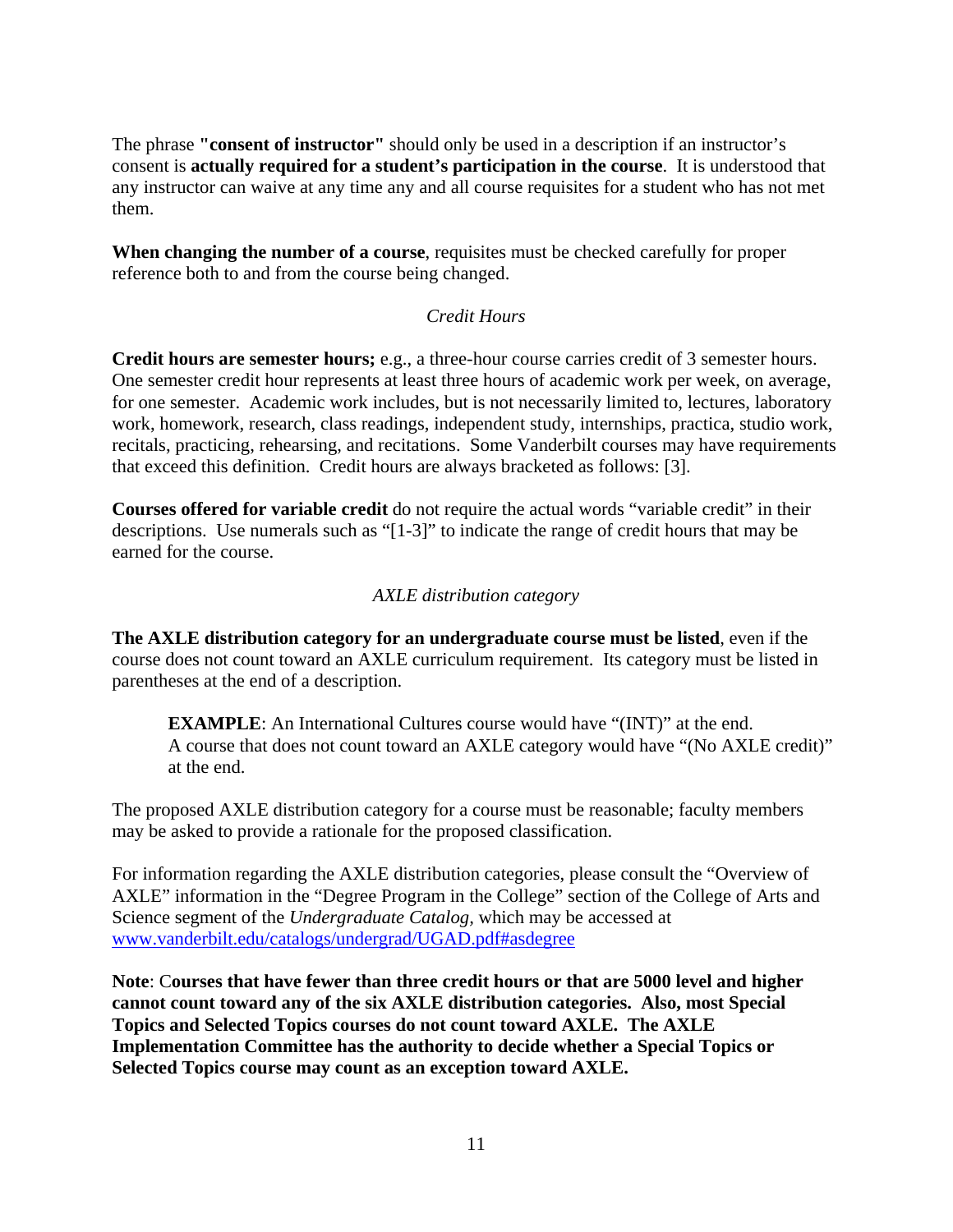# **Syllabus Requirements for Writing Courses under AXLE**

(Revised May, 2015)

**Grading in Writing courses**: The primary instructor must grade all major written work in a Writing course and initiate and plan class discussions of writing. Teaching assistants should not grade such assignments.

#### **1000-level Writing courses**

Writing requirements:

1. Students shall be asked to write a minimum of  $15 - 20$  typescript pages for the entire term. In general, a typescript page is approximately 250 words.

2. Students shall write at least three scholarly essays, spaced throughout the semester, to provide for sufficient feedback on their writing. Instructors may assign either three distinct assignments or three distinct but interlocking assignments. Instructors are free to devise both the form and content requirements of all assignments, keeping in mind the best practices for the teaching of writing.

3. It is strongly recommended that instructors give students the opportunity to revise a portion of their graded writing.

4. Some class time during the term should be devoted to discussion of the writing process. These discussions should be led by the instructor of the course and can be supplemented by a visit from a Writing Studio consultant.

5. Instructors are encouraged to meet with their students for tutorial sessions devoted to writing in order to support an iterative approach to the writing process.

# **First Year Writing Seminars**

Writing requirements:

1. First-Year Writing Seminars should follow all of the writing requirements of 100-level Writing courses.

2. A considerable percentage of the course grade should be derived from writing assignments.

3. Further, all seminars shall introduce first-year students to literature research, including library and database orientation, experience with critical evaluation of the validity, relevance, and significance of source material obtained through literature searches, and instruction regarding the proper citation of source materials. Instructors from Central Library will be available to conduct these sessions, although instructors are responsible for arranging the sessions.

# **2000-level and higher Writing courses**

Writing requirements:

2000-level and higher Writing courses foster advanced, discipline-specific writing skills (including scholarly and/or creative writing). Departments or programs that offer these courses shall determine their specific writing content. In 2000-level and higher Writing courses, continued attention to the process of writing is included in the classroom.